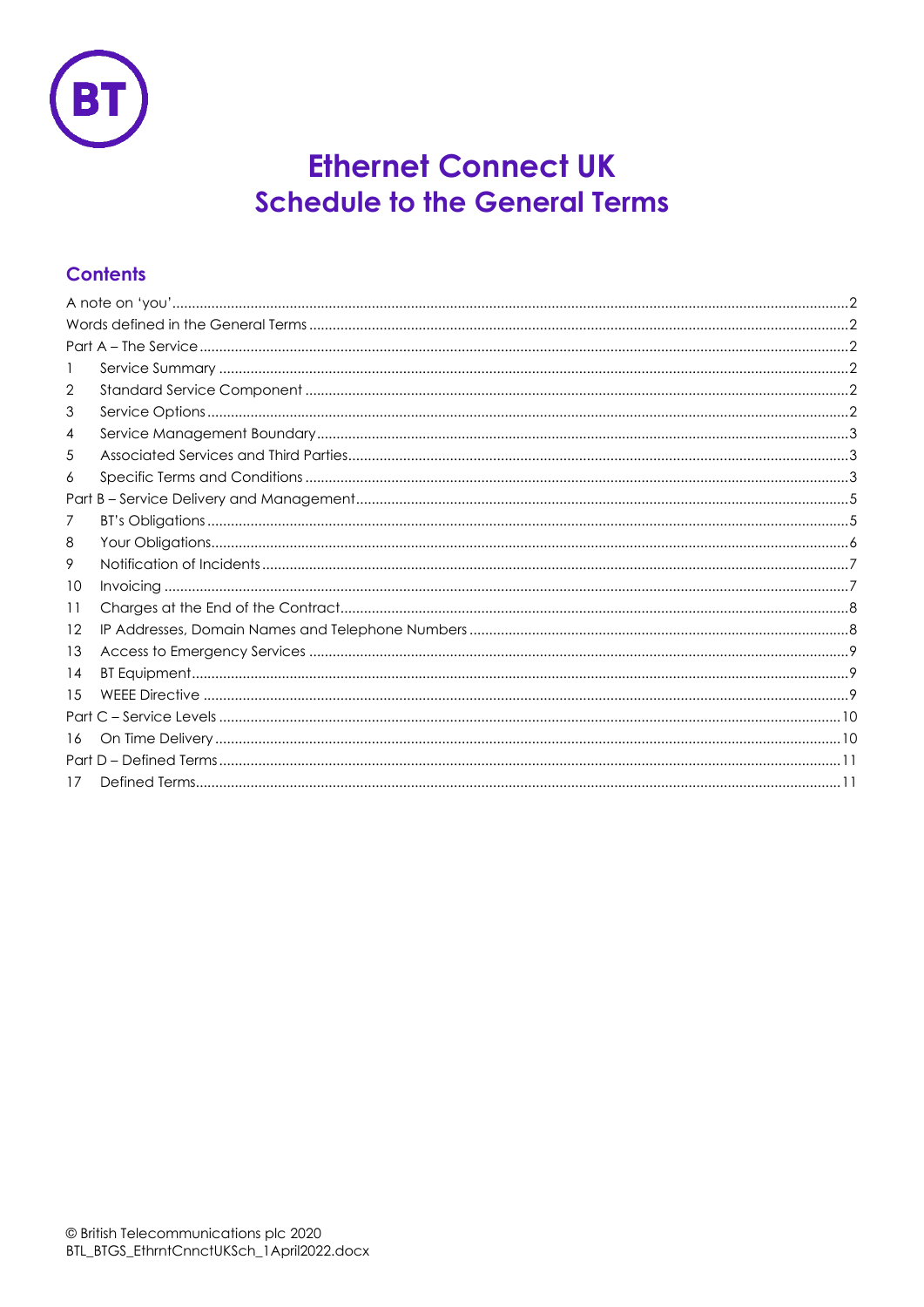

#### <span id="page-1-0"></span>**A note on 'you'**

'You' and 'your' mean the Customer.

#### <span id="page-1-1"></span>**Words defined in the General Terms**

Words that are capitalised but have not been defined in this Schedule have the meanings given to them in the General Terms.

### <span id="page-1-2"></span>**Part A – The Service**

#### <span id="page-1-3"></span>**1 Service Summary**

- 1.1 BT will provide you with a WAN that will provide connectivity to your Sites over a VPN comprising of:
	- 1.1.1 the Standard Service Component; and
	- 1.1.2 any of the Service Options that are selected by you as set out in any applicable Order, (the "**Ethernet Connect Service**").
- 1.2 Where you select the Ethernet Connect Service under the Managed Service from BT:
	- 1.3.1 Paragraph 11 of this Schedule will not apply and in such case Paragraph 11 of Managed Service from BT Schedule to the General Terms will apply; and
	- 1.3.2 Part C of this Schedule will not apply and in such case Part C of Managed Service from BT Schedule to the General Terms will apply.
- 1.3 Where you select Ethernet Connect Service under a Managed Service:
	- 1.3.1 Paragraph 11 of this Schedule will not apply and in such case Paragraph 4 of the Managed Service Schedule to the General Terms will apply.

#### <span id="page-1-4"></span>**2 Standard Service Component**

BT will provide you with the following standard service component ("**Standard Service Component**") in accordance with the details set out in any applicable Order:

- <span id="page-1-7"></span>2.1 **Etherway Access Type**: you may select one of the following Etherway Access Types that will provide you with one or more dedicated Circuits to connect your Sites to the BT Network:
	- 2.1.1 Fibre;
	- 2.1.2 Copper;
	- 2.1.3 Superfast;
	- 2.1.4 Etherway Exchange Connect (In Building Handover); and
	- 2.1.5 Bespoke Access.

#### <span id="page-1-5"></span>**3 Service Options**

- 3.1 BT will provide you with any of the following options that are selected by you as set out in any applicable Order ("**Service Options**"), in accordance with the details set out in that Order:
	- 3.1.1 subject to Paragraph [7.1.4,](#page-4-2) Ethernet Connect E-Line; and
	- 3.1.2 Ethernet Connect E-LAN.

#### 3.2 **Traffic Classes**

For both Ethernet Connect E-Line and Ethernet Connect E-LAN, you may select one of the following traffic classes to prioritise your traffic or you may opt for a mixture of the traffic classes over your dedicated Circuits, as set out in any applicable Order:

- 3.2.1 Standard Traffic Class;
- 3.2.2 Premium Traffic Class;
- 3.2.3 Default CoS; or
- 3.2.4 Multi CoS.
- 3.3 You may use a single EVC or multiple EVCs on both Ethernet Connect E-LAN and Ethernet Connect E-Line.

#### <span id="page-1-6"></span>3.4 **Line Speeds**

For Etherway Access Types, BT will make types the following line speeds available to you:

3.4.1 Copper - 1Mb, 1.5Mb, 2Mb to 10Mb in 1Mb increments, higher speeds are also available from 1Mb to 35Mb in 1Mb increments, where the Site is close to the BT Exchange;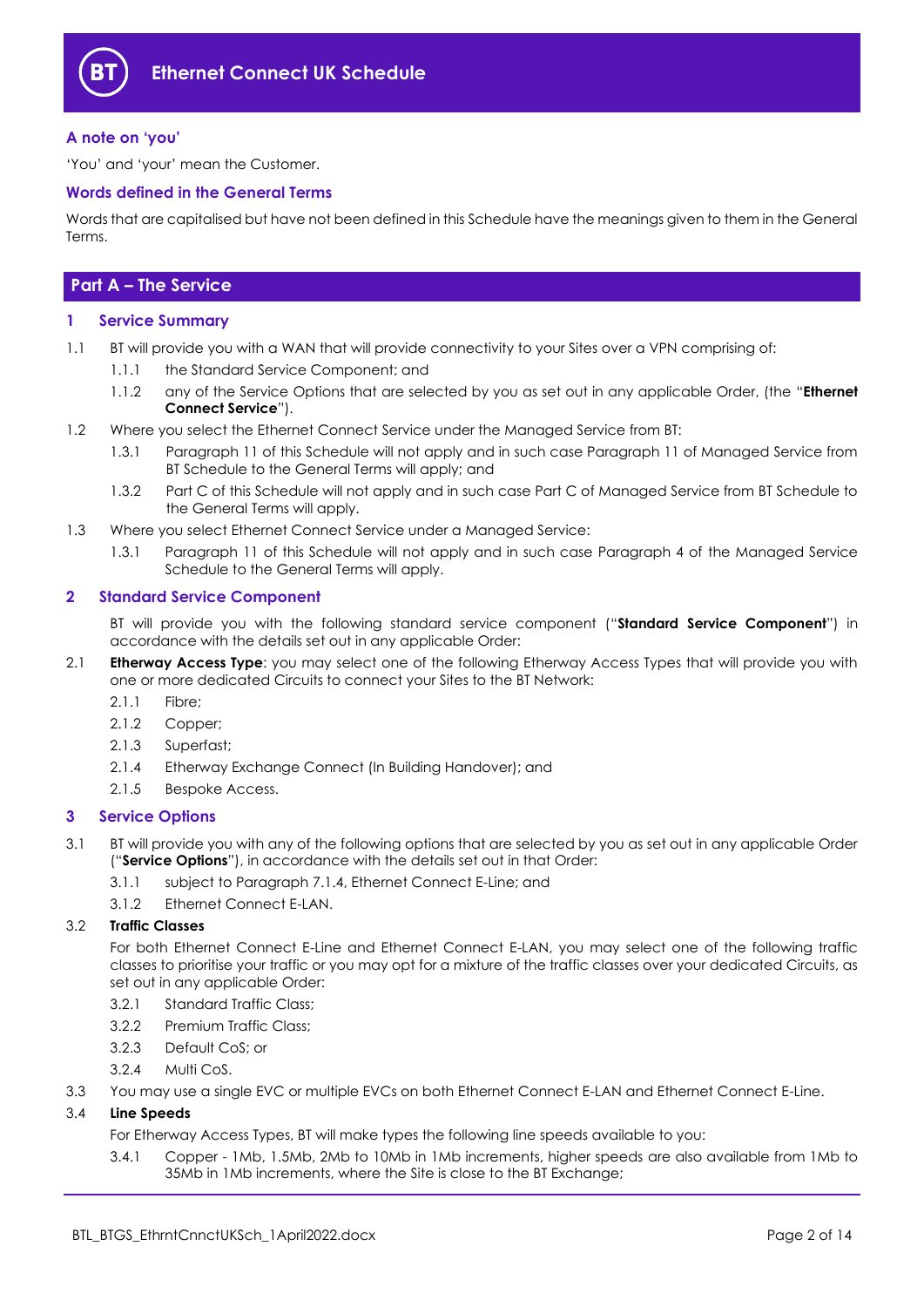

- 3.4.2 Fibre 10Mb, 100Mb, 1Gb or 10Gb;
- 3.4.3 Etherway Exchange Connect 1Gb or 10Gb;
- 3.4.4 Bespoke Access using a Data Centre 1Gb or 10Gb;
- 3.4.5 Bespoke Access into Hull Area 10Mb, 100Mb or 1Gb;
- 3.4.6 Bespoke Access OSA 10GB;
- 3.4.7 Bespoke Access EAD 10GB;
- <span id="page-2-4"></span>3.4.8 Superfast – BT will inform you of the predicted line speeds for this Service Option which will be estimates only;
- 3.4.9 For Ethernet Connect E-Line EVC from 200kb in various increments up to 10Gb; and
- 3.4.10 For Ethernet Connect E-LAN EVC from 200kb in various increments up to 10Gb.
- 3.4.11 You may request an upgrade to your line speed anytime during the Minimum Period of Service or any Renewal Period for all Etherway Access Types but you may only request a downgrade to your line speed at the end of the Minimum Period of Service or Renewal Period.

#### <span id="page-2-0"></span>**4 Service Management Boundary**

- <span id="page-2-6"></span>4.1 BT will provide and manage the Ethernet Connect Service as set out in Parts B and C of this Schedule and as set out in the Order up to the demarcation points as set out in the remainder of Paragrap[h 4](#page-2-0) ("**Service Management Boundary**").
- 4.2 For Ethernet Connect UK with Managed CPE, the Service Management Boundary is the LAN port on the Managed CPE. You are responsible for the cable connecting to the CPE owned by you.
- 4.3 BT will have no responsibility for the Ethernet Connect Service outside the Service Management Boundary.
- 4.4 BT does not make any representations, whether express or implied, about whether the Ethernet Connect Service will operate in combination with any Customer Equipment or other equipment and software.

#### <span id="page-2-1"></span>**5 Associated Services and Third Parties**

- <span id="page-2-5"></span>5.1 You will have the following services in place that will connect to the Ethernet Connect Service and are necessary for the Ethernet Connect Service to function and will ensure that these services meet the minimum technical requirements that BT specifies:
	- 5.1.1 for Superfast using fibre to the cabinet, a compatible PSTN Service; and
	- 5.1.2 where you have selected Bespoke Access Data Centre, connectivity between the Data Centre and the BT Network;
- 5.2 If BT provides you with any services other than the Ethernet Connect Service, including an Enabling Service, this Schedule will not apply to those services and those services will be governed by their separate terms.

#### <span id="page-2-2"></span>**6 Specific Terms and Conditions**

#### 6.1 **Access Outside the BT Licenced Area**

- 6.1.1 BT will only be responsible for providing you with the Ethernet Connect Service in the BT Licenced Area.
- 6.1.2 BT may terminate or suspend any part of the Ethernet Connect Service, without Notice, if BT's rights to provide the Ethernet Connect Service in the BT Licensed Area are terminated or suspended.

#### 6.2 **Minimum Period of Service**

- 6.2.1 At the end of the Minimum Period of Service, unless one of us has given Notice to the other of an intention to terminate the Ethernet Connect Service in accordance with the Contract, BT will continue to provide the Ethernet Connect Service and each of us will continue to perform our obligations in accordance with the Contract.
- 6.2.2 If either of us gives Notice to the other of an intention to terminate the Ethernet Connect, BT will cease delivering the Ethernet Connect Service at the time of 23:59 on the last day of the Minimum Period of Service or subsequent Renewal Period.
- 6.2.3 BT may propose changes to this Schedule by giving you Notice at least 90 days before the end of the Minimum Period of Service or a Renewal Period ("**Notice to Amend**").
- <span id="page-2-3"></span>6.2.4 Within 30 days of any Notice to Amend, you will provide BT Notice of your intention to:
	- (a) agree to the changes BT proposed, in which case those changes will apply from the beginning of the following Renewal Period;
	- (b) request revisions to the changes BT proposed, in which case both of us will enter into good faith negotiations for the remainder of that Minimum Period of Service or Renewal Period, as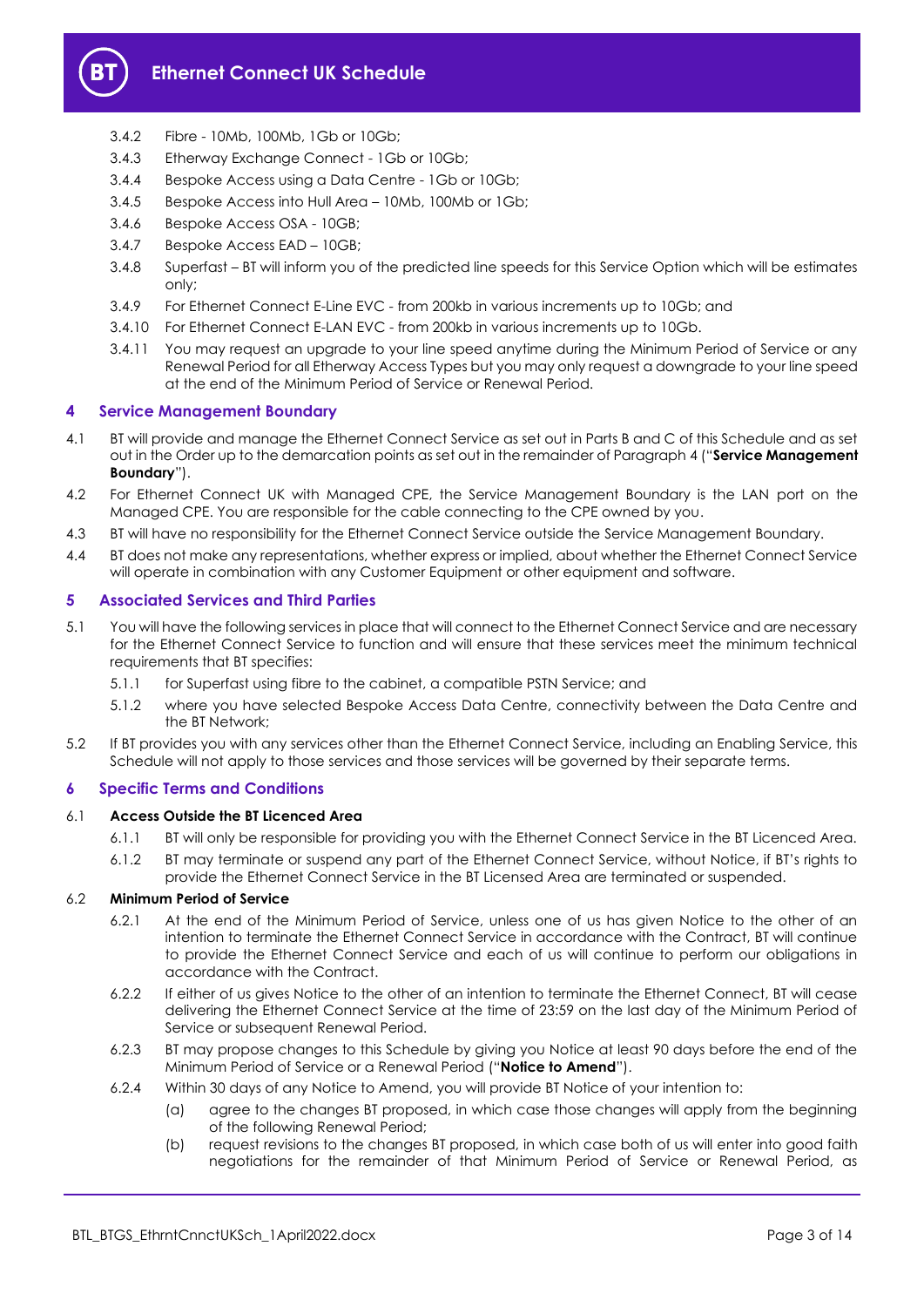applicable, and, if agreement is reached, the agreed changes will apply from the beginning of the following Renewal Period; or

- (c) terminating the Contract at the end of the Minimum Period of Service or Renewal Period, as applicable.
- <span id="page-3-0"></span>6.2.5 If we have not reached agreement in accordance with Paragraph [6.2.4](#page-2-3) by the end of the Minimum Period of Service or a Renewal Period, the terms of this Schedule will continue to apply from the beginning of the following Renewal Period unless you give Notice in accordance with Paragraph [6.2.4\(c\)](#page-3-0) or BT may give Notice of termination, in which case BT will cease delivering the Ethernet Connect Service at the time of 23:59 on the last day of the Minimum Period of Service or subsequent Renewal Period as applicable.

#### 6.3 **Termination of Etherway Connect Service**

6.3.1 If you wish to terminate any Ethernet Connect Service, the Notice period set out in Clause 17.2.2 of the General Terms will not apply and the Notice period for each Etherway Access Type will apply, as set out in the table below:

| <b>Name</b>                                                                               | <b>Required Notice period</b> |
|-------------------------------------------------------------------------------------------|-------------------------------|
| Etherway Superfast GEA - FTTC                                                             | 30 Business Days              |
| Etherway Superfast GEA - FTTP                                                             | 30 Business Days              |
| Etherway Access Fibre 10Mb, 100Mb, 1Gb (including 5-year term) -<br>Standard or Protected | 30 Business Days              |
| Bespoke Access OSA - 10G                                                                  | 30 Business Days              |
| Bespoke Access EAD - 10G                                                                  | 30 Business Days              |
| <b>Etherway Copper</b>                                                                    | 26 Business Days              |
| Etherway Exchange Connect - 1Gb                                                           | 30 Business Days              |
| Etherway Exchange Connect - 10Gb                                                          | 30 Business Days              |
| Bespoke Access Using a Data Centre - 1Gb                                                  | 10 Business Days              |
| Bespoke Access Using $\alpha$ Data Centre – 10G                                           | 30 Business Days              |
| Ethernet Connect E-Line or Ethernet Connect ELAN                                          | 1 Business Day                |

#### 6.4 **Stop Sell of Service and Associated Migration**

- 6.4.1 Where BT stops selling the Service and offers an alternative service as a replacement then BT shall terminate this Service and migrate your Service to the alternative service upon at least 90 days' Notice provided that:
	- (a) interruptions in service are kept to a minimum during the migration; and
	- (b) you accept revised conditions to reflect the new service provided in which case those changes will apply from the date of your acceptance.
- 6.4.2 The Minimum Period of Service for the new service will be the remainder of the Minimum Period of Service for the existing Service, or 12 Months, whichever is greater.
- 6.4.3 If:
	- (a) you do not agree to accept the revised condition in accordance with Paragraph 6.4.1(b); or
	- (b) where applicable, the new Minimum Period of Service is an increase in length from the original Minimum Period of Service and you do not accept the increased length,

then, this Service will terminate on expiry of the 90 day Notice period, without any further liability to BT and BT will not migrate you to the new service.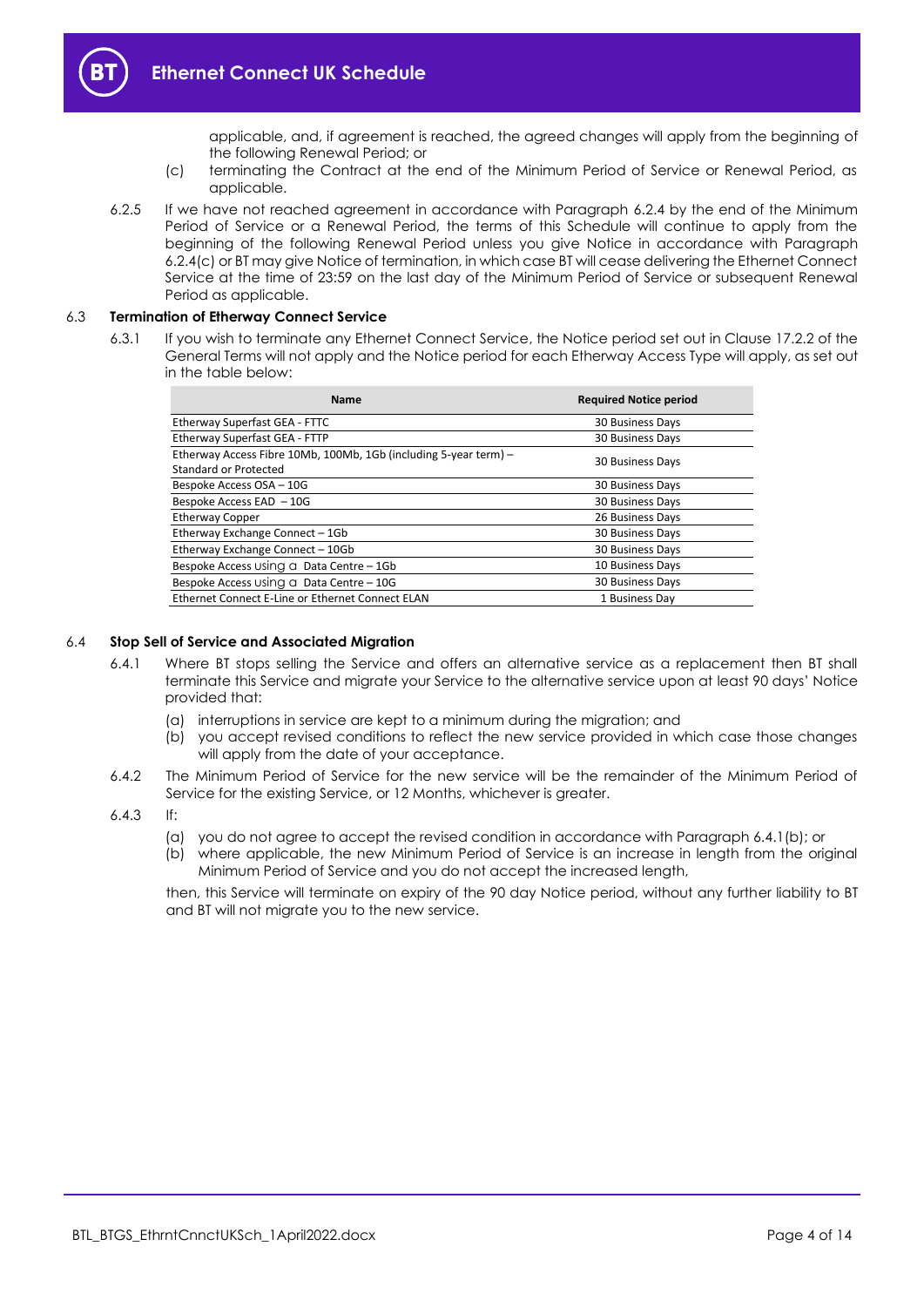

## <span id="page-4-0"></span>**Part B – Service Delivery and Management**

#### <span id="page-4-1"></span>**7 BT's Obligations**

#### 7.1 **Service Delivery**

Before the Service Start Date and, where applicable, throughout the provision of the Ethernet Connect Service,  $RT$ 

- <span id="page-4-6"></span>7.1.1 will provide you with contact details for the helpdesk that you will be able to contact to submit service requests, report Incidents and ask questions about the Ethernet Connect Service ("**Service Desk**");
- 7.1.2 will comply with all reasonable health and safety rules and regulations and reasonable security requirements that apply at a Site and are notified to BT in writing. BT will not be liable if, as a result of any such compliance, BT is in breach of any of BT's obligations under this Contract;
- 7.1.3 will, where applicable, arrange for any surveys to be conducted to confirm the availability of a suitable Access Line to the Sites. If the surveys identify that additional engineering work is required in order to provide a suitable Access Line to the Sites, BT may provide a new quote to you, detailing the additional Charges you will need to pay for the engineering work to be completed and:
	- (a) if you accept the new quote, BT will continue and the Order will be processed and will arrange for the additional engineering works to be carried out; or
	- (b) if you do not accept the new quote, BT will cancel your existing Order for the provision of the Ethernet Connect Service to the affected Sites and BT will have no obligation to provide the Ethernet Connect Service;
- <span id="page-4-3"></span><span id="page-4-2"></span>7.1.4 where you have selected Ethernet Connect E-Line with a bandwidth greater than 1GB, BT may carry out further surveys in order to ensure that BT can provide you with Ethernet Connect E-Line. Following these surveys, if:
	- (a) BT cannot provide Ethernet Connect E-Line to you, BT will let you know as soon as reasonably possible and BT will cancel your existing Order for Ethernet Connect E-Line to the affected Sites and BT will have no obligation to provide Ethernet Connect E-Line;
	- (b) BT can provide the Ethernet Connect E-Line but you have requested, or it is necessary, to provide the Ethernet Connect E-Line (wholly or partially) using non-standard methods, and as a result BT incurs a greater expense than normal, then BT may apply special terms (including Charges) in addition to or instead of any terms contained in this Contract;
	- (c) you do not agree to the special terms BT notifies you of in accordance with Paragraph [7.1.4\(b\),](#page-4-3)  then you may give Notice to BT that you wish to terminate your existing Order for Ethernet Connect E-Line and within 14 days of BT receiving this Notice, BT will cancel your existing Order for the provision of Ethernet Connect E-Line and BT will have no obligation to provide Ethernet Connect E-Line;
- <span id="page-4-5"></span>7.1.5 will provide you with a date on which delivery of the Ethernet Connect Service (or each part of the Ethernet Connect Service, including to each Site) is due to start ("**Customer Committed Date**") and will use commercially reasonable endeavours to meet any Customer Committed Date.

#### <span id="page-4-4"></span>7.2 **Commissioning of the Service**

Before the Service Start Date, BT will:

- 7.2.1 configure the Ethernet Connect Service;
- 7.2.2 conduct a series of standard tests on the Ethernet Connect Service to ensure that it is configured correctly;
- 7.2.3 on the date that BT has completed the activities in this Paragraph [7.2,](#page-4-4) confirm the Service Start Date to you; and
- 7.2.4 for Copper and Superfast, if BT determines during the standard tests that it is not possible to deliver the line speeds that you have selected in accordance with Paragraph [3.4.1](#page-1-6) and [3.4.8,](#page-2-4) BT will cancel your existing Order for the provision of Copper or Superfast and BT will have no obligation to provide the line speeds you have selected for Copper or Superfast.

#### 7.3 **During Operation**

On and from the Service Start Date, BT:

- 7.3.1 will respond and use reasonable endeavours to remedy an Incident without undue delay if BT detects or if you report an Incident on the BT Network;
- 7.3.2 will work with the relevant supplier to restore the Ethernet Connect Service as soon as practicable during Local Contracted Business Hours if BT detects, or if you report an Incident on the Access Line; and
- 7.3.3 may carry out Maintenance from time to time and will endeavour to inform you: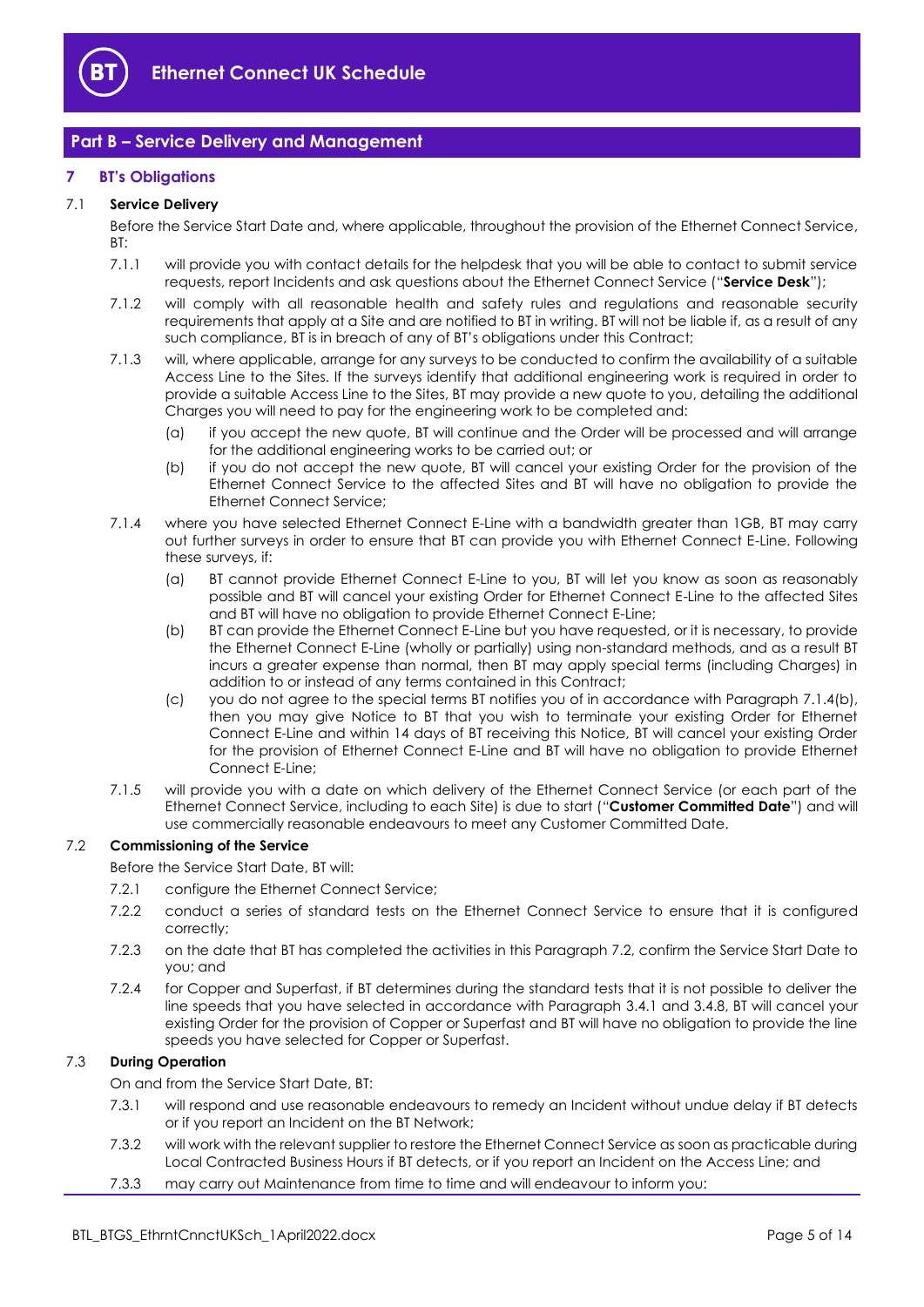

- (a) at least five Business Days before any Planned Maintenance on the BT Network or BT Equipment, however you agree that BT may inform you with less notice than normal where emergency Maintenance is required; or
- (b) without undue delay for scheduled Access Line maintenance.

#### 7.4 **The End of the Service**

On termination of the Ethernet Connect Service by either one of us, or expiry, BT:

- 7.4.1 will provide configuration information relating to the Ethernet Connect Service provided at the Sites in a format that BT reasonably specifies; and
- 7.4.2 may disconnect and remove any BT Equipment located at the Sites.

#### <span id="page-5-0"></span>**8 Your Obligations**

#### 8.1 **Service Delivery**

Before the Service Start Date and, where applicable, throughout the provision of the Ethernet Connect Service by BT, you will:

- 8.1.1 provide BT with access to any Sites during Business Hours, or as otherwise agreed, to enable BT to set up, deliver and manage the Ethernet Connect Service;
- 8.1.2 notify BT in writing of any health and safety rules and regulations and security requirements that apply at a Site;
- 8.1.3 in jurisdictions where an employer is legally required to make such disclosure to its employees or Users:
	- (a) inform your employees and Users that as part of the Ethernet Connect Service being delivered by BT, BT may monitor and report to you the use of any targeted applications by your employees or Users; and
	- (b) ensure that your employees and Users have consented or will be deemed to have consented to such monitoring and reporting (if such consent is legally required), agree that BT will not be liable for any failure by you to comply with this instruction and indemnify BT from and against any Claims or action brought by your employees or Users against BT arising out of the delivery of the Ethernet Connect Services by BT.
- 8.1.4 provide and maintain your own LAN and WAN and ensure that the LAN protocols and applications you use will be compatible with the Ethernet Connect Service and will operate satisfactorily over WAN connections using the Ethernet Connect Service;
- 8.1.5 prepare and maintain the Site for the installation of BT Equipment and supply of the Ethernet Connect Service, including, without limitation:
	- (a) provide a suitable and safe operational environment for any BT Equipment including all necessary trunking, conduits, cable trays, and telecommunications connection points in accordance with BT's reasonable instructions and in accordance with applicable installation standards;
	- (b) take up or remove any fitted or fixed floor coverings, ceiling tiles and partition covers and provide any openings in buildings required to connect BT Equipment to appropriate telecommunications facilities in time to allow BT to undertake any necessary installation or maintenance Services and carry out afterwards any work that may be required to make good any cosmetic damage caused during the installation or maintenance Services;
	- (c) provide a secure, continuous power supply at the Site for the operation and maintenance of the Ethernet Connect Service and BT Equipment at such points and with such connections as BT specifies. In order to mitigate any Service interruption resulting from failure in the principal power supply, you will provide back-up power with sufficient capacity to conform to the standby requirements of the applicable British standards; and
	- (d) provide internal cabling between the BT Equipment and any Customer Equipment, as appropriate.

#### 8.2 **Service Operation**

On and from the Service Start Date, you will:

- 8.2.1 ensure that Users report Incidents to the Customer Contact and not to the Service Desk;
- 8.2.2 ensure that the Customer Contact will take Incident reports from Users and pass these to the Service Desk using the reporting procedures agreed between both of us, and will be available for all subsequent Incident management communications;
- 8.2.3 monitor and maintain any Customer Equipment connected to the Ethernet Connect Service or used in connection with the Ethernet Connect Service;
- 8.2.4 be responsible for the maintenance of any internal cabling;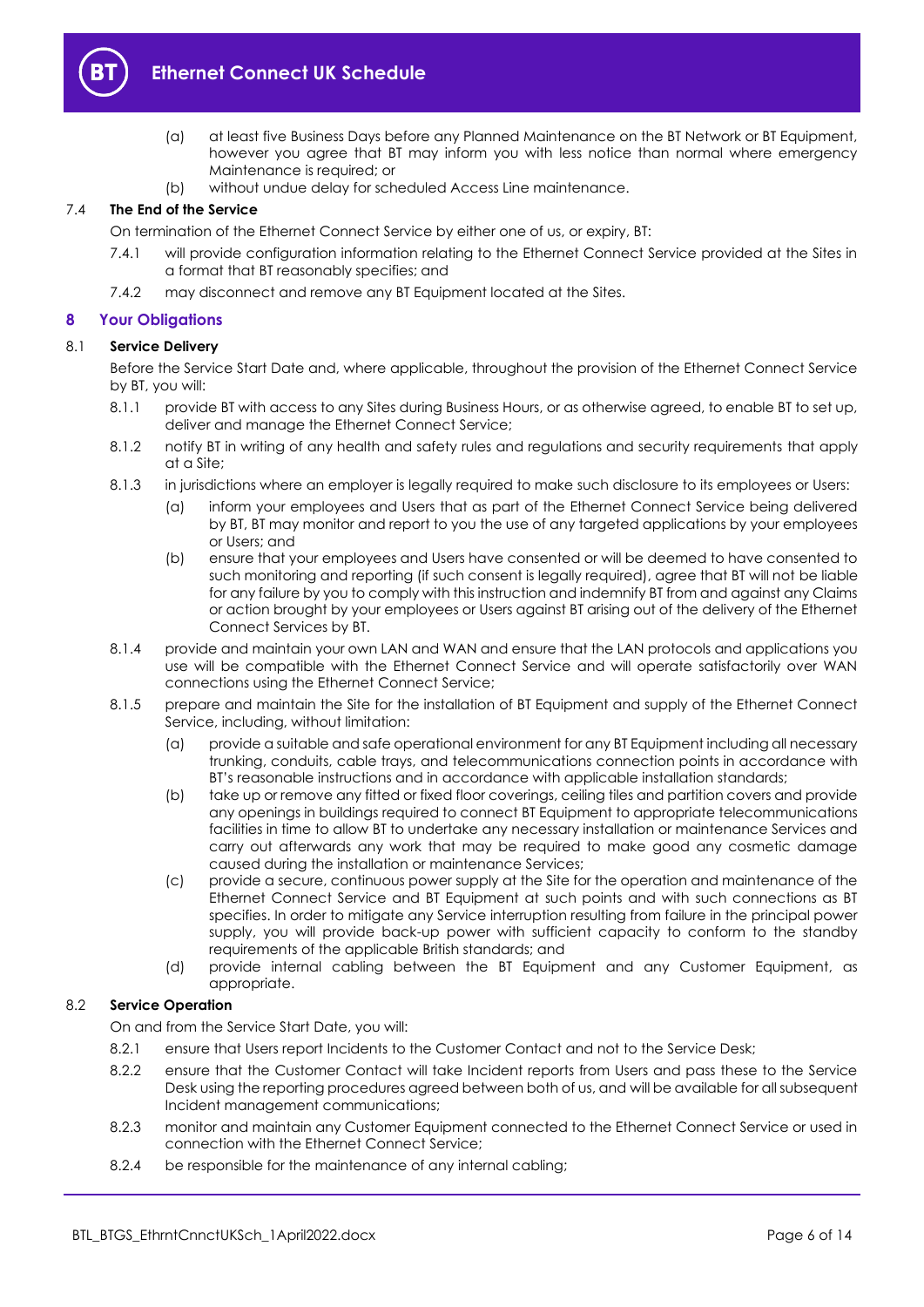

- 8.2.5 ensure that any Customer Equipment that is connected to the Ethernet Connect Service or that you use, directly or indirectly, in relation to the Ethernet Connect Service is:
	- (a) connected using the applicable BT Network termination point, unless you have BT's permission to connect by another means and used in accordance with any instructions, standards and safety and security procedures applicable to the use of that Customer Equipment;
	- (b) adequately protected against viruses and other breaches of security;
	- (c) technically compatible with the Ethernet Connect Service and will not harm or damage BT Equipment, the BT Network, or any of BT's supplier's or subcontractor's network or equipment; and (d) approved and used in accordance with relevant instructions and Applicable Law;
- 8.2.6 immediately disconnect any Customer Equipment, or advise BT to do so at your expense, if Customer Equipment does not meet any relevant instructions, standards or Applicable Law;
- 8.2.7 connect Customer Equipment to the Ethernet Connect Service only by using the NTE at the Sites:
- 8.2.8 distribute, manage and maintain access profiles, passwords and other systems administration information relating to the control of Users' access to the Ethernet Connect Service;
- 8.2.9 maintain a list of current Users and immediately terminate access for any person who ceases to be an authorised User;
- 8.2.10 ensure the security and proper use of all valid User access profiles, passwords and other systems administration information used in connection with the Ethernet Connect Service and:
	- (a) inform BT immediately if a User ID or password has, or is likely to, become known to an unauthorised person, or is being or may be used in an unauthorised way;
	- (b) take all reasonable steps to prevent unauthorised access to the Ethernet Connect Service; and
	- (c) satisfy BT's security checks if a password is lost or forgotten;
- 8.2.11 if BT requests you to do so in order to ensure the security or integrity of the Ethernet Connect Service, change any or all passwords or other systems administration information used in connection with the Ethernet Connect Service;
- 8.2.12 ensure that the maximum number of Users that you authorise to access and use the Ethernet Connect Service ("**Authorised Users**") will not exceed the permitted number of User identities set out in the Order; and
- 8.2.13 not allow any Authorised User subscription to be used by more than one individual User unless it has been reassigned in its entirety to another individual Authorised User, in which case you will ensure the prior Authorised User will no longer have any right to access or use the Ethernet Connect Service.

#### 8.3 **The End of the Service**

On termination of the Ethernet Connect Service by either one of us, or expiry you will:

- 8.3.1 provide BT with all reasonable assistance necessary to remove BT Equipment from the Sites;
- 8.3.2 disconnect any Customer Equipment from BT Equipment located at the Sites;
- 8.3.3 not dispose of or use BT Equipment other than in accordance with BT's written instructions or authorisation;
- 8.3.4 arrange for any BT Equipment located at the Sites to be returned to BT; and
- 8.3.5 be liable for any reasonable costs of recovery that BT incurs in recovering the BT Equipment.

#### <span id="page-6-0"></span>**9 Notification of Incidents**

- Where you become aware of an Incident:
- 9.1 the Customer Contact will report it to BT's Service Desk;
- <span id="page-6-3"></span>9.2 BT will give you a unique reference number for the Incident ("**Ticket**"); and
- 9.3 BT will inform you when BT believes the Incident is cleared, and will close the Ticket when:
	- 9.3.1 you confirm that the Incident is cleared within 24 hours of being informed; or
	- 9.3.2 BT has attempted unsuccessfully to contact you, in the way agreed between both of us, in relation to the Incident and you have not responded within 24 hours of BT's attempt to contact you.
- 9.4 If you confirm that the Incident is not cleared within 24 hours of being informed, the Ticket will remain open, and BT will continue to work to resolve the Incident.

#### <span id="page-6-1"></span>**10 Invoicing**

- 10.1 BT will invoice you for the Charges for the Ethernet Connect Service as set out in Paragraph [10.2](#page-6-2) in the amounts and currency specified in any applicable Order.
- <span id="page-6-2"></span>10.2 Unless stated otherwise in an applicable Order, BT will invoice you for: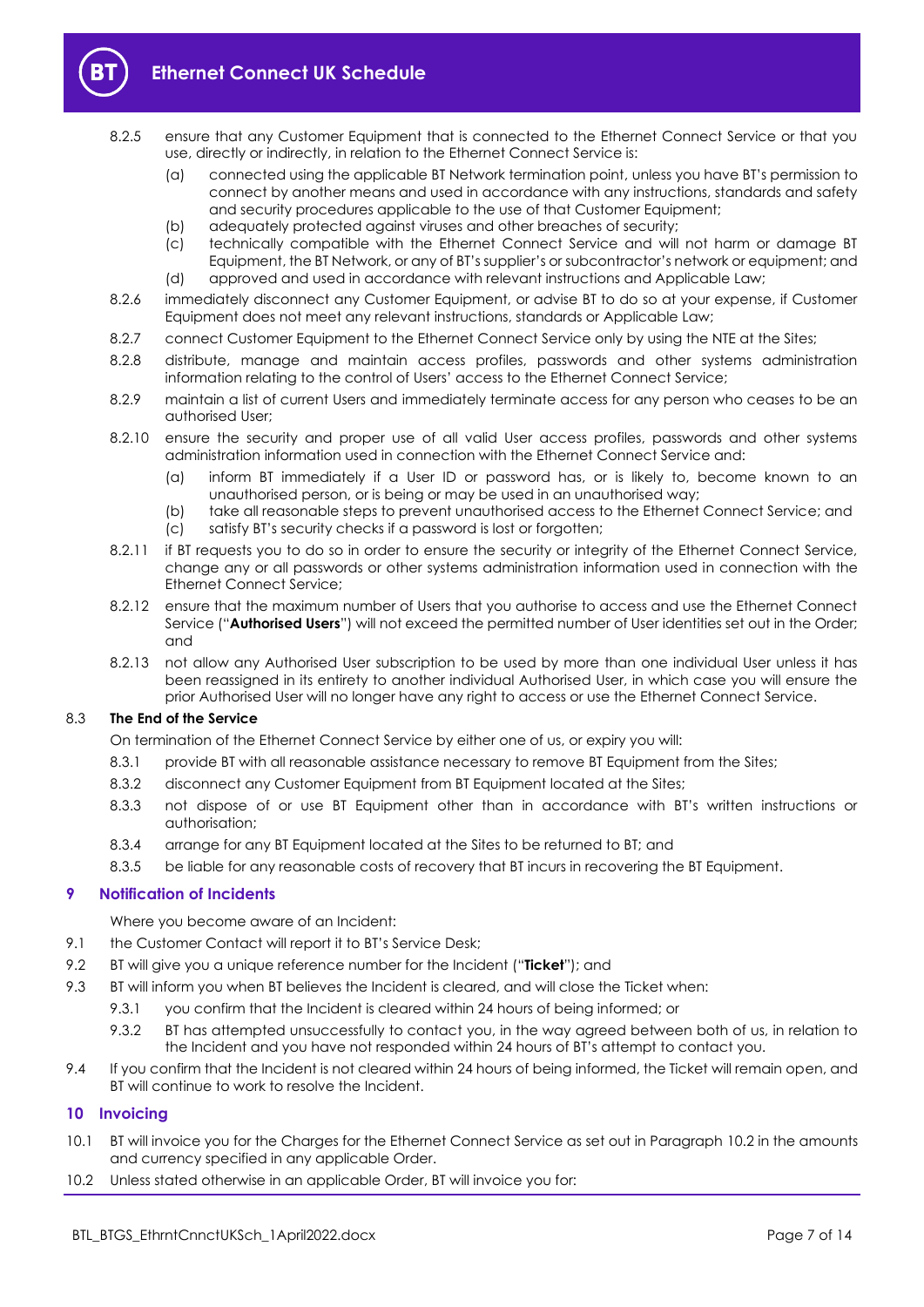

- 10.2.1 Installation Charges, on the Service Start Date (or monthly in arrears prior to the Service Start Date for any work carried out where the planned installation period is longer than one month);
- 10.2.2 where you select Ethernet Connect E-Line and Ethernet Connect E-LAN, a one time activation Charge which will appear on your first invoice;
- 10.2.3 Recurring Charges, except Usage Charges, quarterly or monthly in advance on the first day of the relevant month (or as otherwise stated in an Order). For any period where the Ethernet Connect Service is provided for less than one month, the Recurring Charges will be calculated on a daily basis;
- 10.2.4 Usage Charges, monthly in arrears on the first day of the relevant month, calculated at the then current rates;
- 10.2.5 De-installation Charges within 60 days of de-installation of the Ethernet Connect Service; and
- 10.2.6 any Termination Charges incurred in accordance with Paragraph [11](#page-7-0) upon termination of the relevant Ethernet Connect Service.
- 10.3 BT may invoice you for any of the following Charges in addition to those set out in the Order:
	- 10.3.1 Charges for investigating Incidents that you report to BT where BT finds no Incident or that the Incident is caused by something for which BT is not responsible under the Contract;
	- 10.3.2 Charges for commissioning the Ethernet Connect Service as set out in Paragrap[h 7.2](#page-4-4) outside of Business Hours;
	- 10.3.3 Charges for restoring the Ethernet Connect Service if the Ethernet Connect Service has been suspended in accordance with Clause 10.1.2 of the General Terms;
	- 10.3.4 Charges for cancelling the Ethernet Connect Service in accordance with Clause 16 of the General Terms;
	- 10.3.5 Charges for expediting provision of the Ethernet Connect Service at your request after you have been informed of the Customer Committed Date; and
	- 10.3.6 any other Charges or fees set out in any applicable Order or as otherwise agreed between both of us.
- 10.4 BT will invoice you for the Charges for the Ethernet Connect Service as set out in Paragraph [10.2](#page-6-2) in the amounts and currency specified in any Orders.

#### <span id="page-7-0"></span>**11 Charges at the End of the Contract**

- <span id="page-7-2"></span>11.1 If you exercise your right either under Clause 17 of the General Terms to terminate the Contract or under Paragraph 6.3 to terminate any Ethernet Connect Service for convenience, you will pay BT:
	- 11.1.1 all outstanding Charges for Service rendered;
	- 11.1.2 De-installation Charges:
	- 11.1.3 any remaining Charges outstanding with regard to BT Equipment; and
	- 11.1.4 any other Charges set out in the Order.
- 11.2 In addition to the Charges set out at Paragraph [11.1](#page-7-2) above, if you terminate during the Minimum Period of Service or any Renewal Period, you will pay BT:
	- 11.2.1 for any parts of the Ethernet Connect Service that were terminated during the first 12 months of the Minimum Period of Service, Termination Charges, as compensation, equal to:
		- (a) 100 per cent of the Recurring Charges for any remaining months of the first 12 months of the Minimum Period of Service;
		- (b) 20 per cent of the Recurring Charges for the remaining months, other than the first 12 months, of the Minimum Period of Service; and
		- (c) any waived Installation Charges or activation Charges.
	- 11.2.2 for any parts of the Ethernet Connect Service that were terminated after the first 12 months of the Minimum Period of Service or during a Renewal Period, Termination Charges, as compensation, equal to 20 per cent of the Recurring Charges for any remaining months of the Minimum Period of Service or the Renewal Period.

#### <span id="page-7-1"></span>**12 IP Addresses, Domain Names and Telephone Numbers**

12.1 Except for IP Addresses expressly registered in your name, all IP Addresses and Domain Names made available with the Ethernet Connect Service will at all times remain BT's property or the property of BT's suppliers and will be non-transferable. All of your rights to use such IP Addresses or Domain Names will cease on termination or expiration of the Ethernet Connect Service.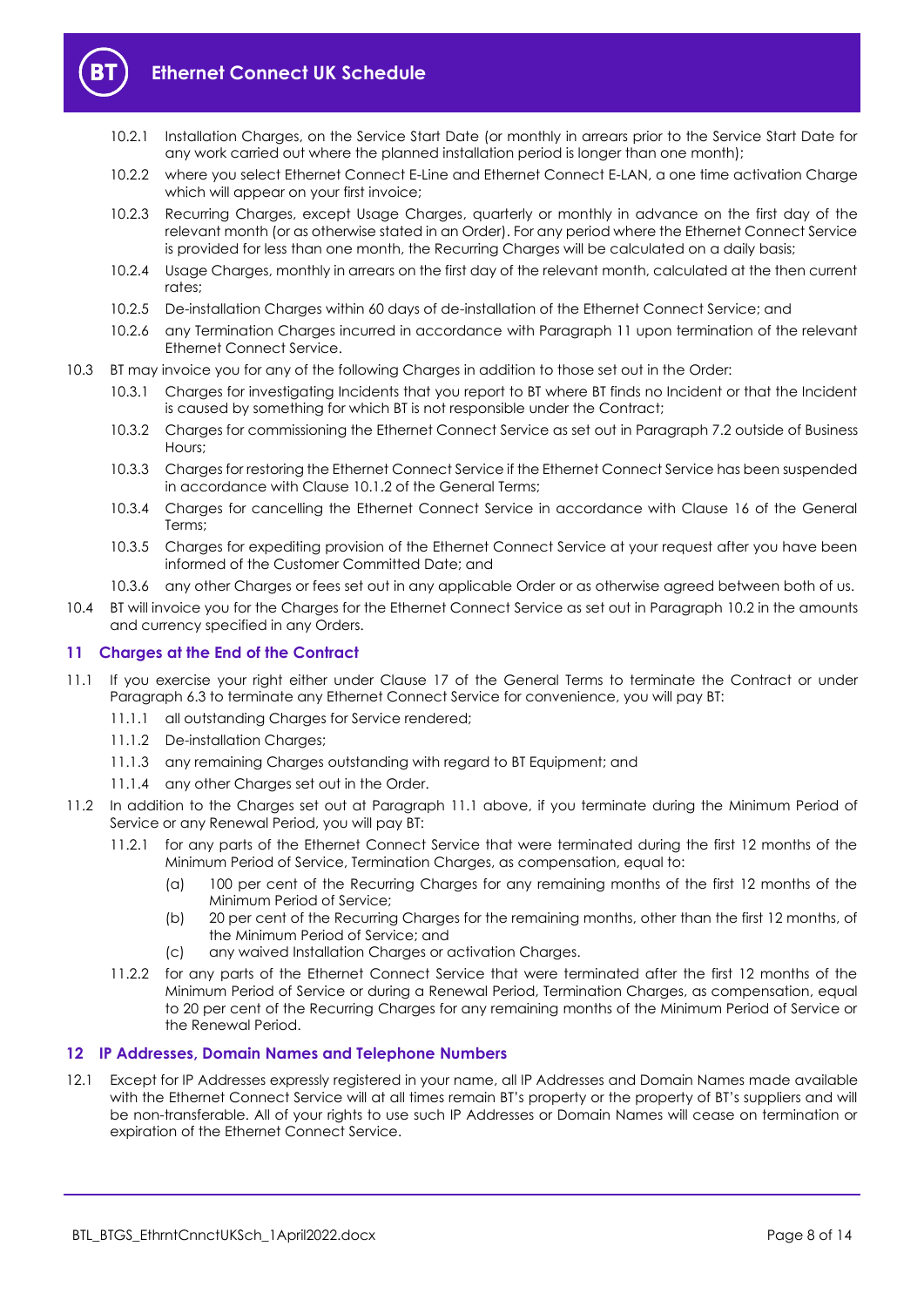

- 12.2 BT cannot ensure that any requested Domain Name will be available from or approved for use by the Internet Registration Authorities and BT has no liability for any failure in the Domain Name registration, transfer or renewal process.
- 12.3 You warrant that you are the owner of, or are authorised by the owner of the trade mark or name that you wish to use as a Domain Name.
- 12.4 You are responsible for all fees associated with registration and maintenance of your Domain Name, and will reimburse BT for any and all fees that BT pays to any Internet Registration Authorities, and thereafter be responsible for paying such fees directly to the relevant Internet Registration Authorities.

#### <span id="page-8-0"></span>**13 Access to Emergency Services**

BT will not provide the ability for Users to call the emergency services by dialling "**999**" or "**112**" and you will make alternative arrangements for Users, including the maintenance of a fixed telephone number.

#### <span id="page-8-1"></span>**14 BT Equipment**

BT Equipment will remain BT's property at all times and risk in BT Equipment will pass to you upon delivery, whether or not the BT Equipment has been installed.

#### <span id="page-8-2"></span>**15 WEEE Directive**

- <span id="page-8-3"></span>15.1 You will comply with Article 13 of the Waste Electrical and Electronic Equipment Directive 2012 ("**WEEE Directive**") for the costs of collection, treatment, recovery, recycling and environmentally sound disposal of any equipment supplied under the Contract that has become waste electrical and electronic equipment ("**WEEE**").
- 15.2 For the purposes of Article 13 of the WEEE Directive this Paragraph [15](#page-8-2) is an alternative arrangement to finance the collection, treatment, recovery, recycling and environmentally sound disposal of WEEE.
- 15.3 You will comply with any information recording or reporting obligations imposed by the WEEE Directive.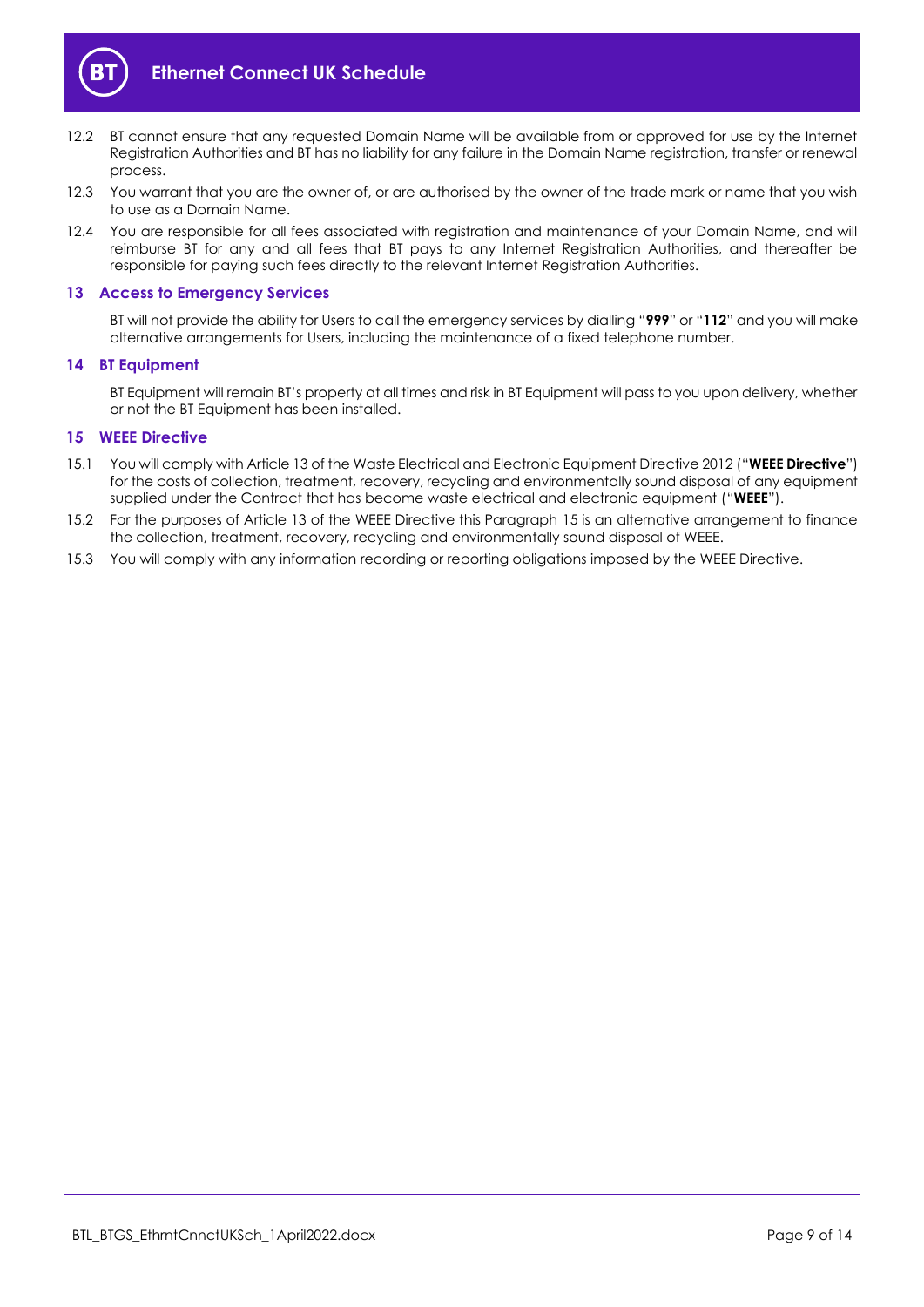

# <span id="page-9-0"></span>**Part C – Service Levels**

#### <span id="page-9-1"></span>**16 On Time Delivery**

#### <span id="page-9-3"></span>16.1 **On Time Delivery Service Level**

BT will deliver the Ethernet Connect Service on or before the Customer Committed Date ("**On Time Delivery Service Level**").

#### 16.2 **On Time Delivery Service Credits**

If BT does not meet the On Time Delivery Service Level then you will receive a reduction in the applicable Installation Charges for each affected part of the Ethernet Connect Service as set out below for each day after the Customer Committed Date until the Service Start Date:

| Number of Business Days since the Customer Committed Date | <b>Reduction in Installation Charges</b> |
|-----------------------------------------------------------|------------------------------------------|
| $1 - 10$                                                  | 5%                                       |
| $11 - 15$                                                 | 10%                                      |
| $16 - 20$                                                 | 15%                                      |
| More than 20                                              | 20%                                      |

#### 16.3 **Exception**

The On-Time Delivery Service Level does not apply to upgrades or changes to the Ethernet Connect Service, unless these require the installation of new components and have an agreed delivery date, in which case the Customer Committed Date will be that agreed delivery date.

#### 16.4 **Availability Service Level**

16.4.1 From the Service Start Date, BT will provide the Ethernet Connect Service with the following service care levels available for the relevant Access Line that you have selected and as set out in any Order ("**Availability Service Level**"):

| <b>Service Care Level</b> | <b>Description</b>                                                                                                                                                                                | <b>Etherway Access Type</b>                                           |
|---------------------------|---------------------------------------------------------------------------------------------------------------------------------------------------------------------------------------------------|-----------------------------------------------------------------------|
| <b>Express Care</b>       | BT will aim to repair a Qualifying Incident within seven hours 2. Etherway Exchange Connect<br>after you report it to BT in accordance with Paragraph 9.                                          | Superfast – FTTC and FTTP<br>(In Building Handover); or<br>3. Copper. |
| Total Care                | BT will aim to respond to a Qualifying Incident within four<br>hours and repair a Qualifying Incident within five hours of<br>you reporting the Incident to BT in accordance with<br>Paragraph 9. | 1. Fibre.<br>2. Bespoke Access.                                       |

16.4.2 BT will measure the Availability Downtime in units of full minutes during the Local Contracted Business Hours for Access Line Incidents and during the Contracted Maintenance Hours for BT Equipment Incidents.

16.4.3 For each hour or part hour that BT fails to meet the Availability Service Level, a Service Credit of 15% of the monthly Recurring Charges will be applied up to a maximum of 100% of the Recurring Charges for the affected Etherway Access Type.

#### <span id="page-9-2"></span>16.5 **Payment of Service Credits**

- 16.5.1 BT will issue you with the applicable Service Credits by deducting those Service Credits from your invoice within two billing cycles of the request being received and following termination of the Contract where no further invoices are due to be issued by BT, BT will pay you the Service Credits in a reasonable period of time.
- 16.5.2 All Service Levels and Service Credits will be calculated in accordance with information recorded by, or on behalf of, BT.
- 16.5.3 The Service Levels under this Schedule will not apply:
	- (a) in the event that Clause 8 or Clause 23 of the General Terms applies; and
	- (b) during any trial period of the Ethernet Connect Service.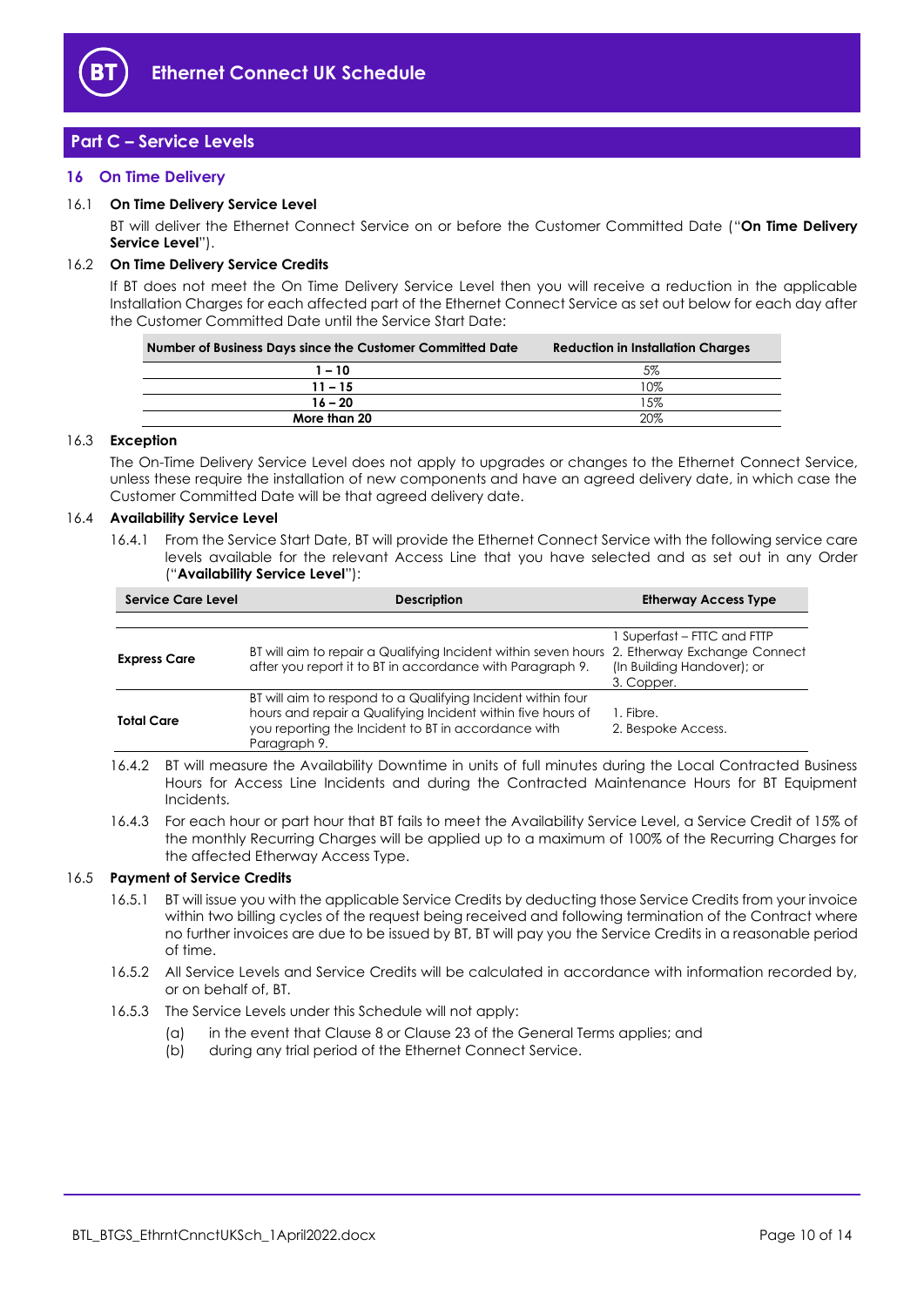

# <span id="page-10-0"></span>**Part D – Defined Terms**

#### <span id="page-10-1"></span>**17 Defined Terms**

In addition to the defined terms in the General Terms, capitalised terms in this Schedule will have the following meanings (and in the case of conflict between these defined terms and the defined terms in the General Terms, these defined terms will take precedence for the purposes of this Schedule):

"**Access Line**" means a Circuit connecting a Site to the BT Network.

"**Availability Downtime**" means the period of time during with a Qualifying Incident exists as measured by BT in accordance with Paragraph **Error! Reference source not found.**[16.5.](#page-9-2)

"**Bespoke Access**" means a bespoke Etherway Access Type that you may opt for in one of the following three ways:

**(1)** "**Bespoke Access using OSA**" or **"Bespoke Access using EAD"** to deliver a highly flexible, high bandwidth access. This Etherway Access Type contains the following configuration parameters:

- (a) resilience: you may select one of the following resilience options:
	- (i) Standard Access Configuration;
	- (ii) Diverse Resilience; or
	- (iii) Diverse Plus:
- (b) port configurations: you may select one of the following port configurations options:
	- (i) VLAN Aware; or
	- (ii) Port Based;

**(2)** "**Bespoke Access using a Data Centre**": you may select a Port only Service in selected Data Centres around the UK replacing the need for individual EAD Circuits. This Etherway Access Type contains the following configuration parameters:

- (a) resilience: BT will provide you with Standard Access Configuration;
- (b) port configurations: you may select one of the following port configurations options: (i) VLAN Aware; or
	- (ii) Port Based; and

**(3)** "**Bespoke Access in Hull Area**": BT does not provide the Ethernet Connect Service in the Hull Area but can provide you with access to:

(a) a 21CN 7750 switch; and

(b) alternative local access circuits that you can purchase from other telecommunications providers.

- This Etherway Access Type contains the following configuration parameters:
	- (a) resilience: BT will provide you with Standard Access Configuration;
		- (b) port configurations: you may select one of the following port configurations options:
			- (i) VLAN Aware; or
			- (ii) Port Based;

"**BT Exchange**" means one of BT's exchange buildings containing equipment for connecting telephone calls.

"**BT Licenced Area**" means all of the areas in UK where the BT Network has coverage.

"**Business Hours**" means between the hours of 0800 and 1700 in a Business Day.

"**CAS-T**" means the UK government's Communications Electronic Security Group Assured Service (Telecoms) Scheme.

"**CDR**" is the standard class of service configured so that there is a mixture of guaranteed and non-guaranteed traffic within the connection.

"**Circuit**" means any line, conductor, or other conduit between two terminals by which information is transmitted, and that is provided as part of the Ethernet Connect Service.

"**Class of Service**" or "**CoS**" means class of service, which is a categorisation of traffic based on a process for managing a network by giving certain types of traffic priority over others.

"**Contracted Maintenance Hours**" means the times during which BT will provide maintenance for BT Equipment, which will be Business Hours unless specified otherwise in the Order.

"**Copper**" means a copper Etherway Access Type that contains the following configuration parameters:

- (a) resilience: BT will provide you with Standard Access Configuration;
- (b) port configurations: you may select one of the following port configurations options:
	- (i) VLAN Aware; or
	- (ii) Port Based;

"**CPE**" means Customer Premises Equipment which is any equipment (including Software embedded in or run on such equipment), whether BT Equipment, Purchased Equipment, Supplied Equipment or equipment owned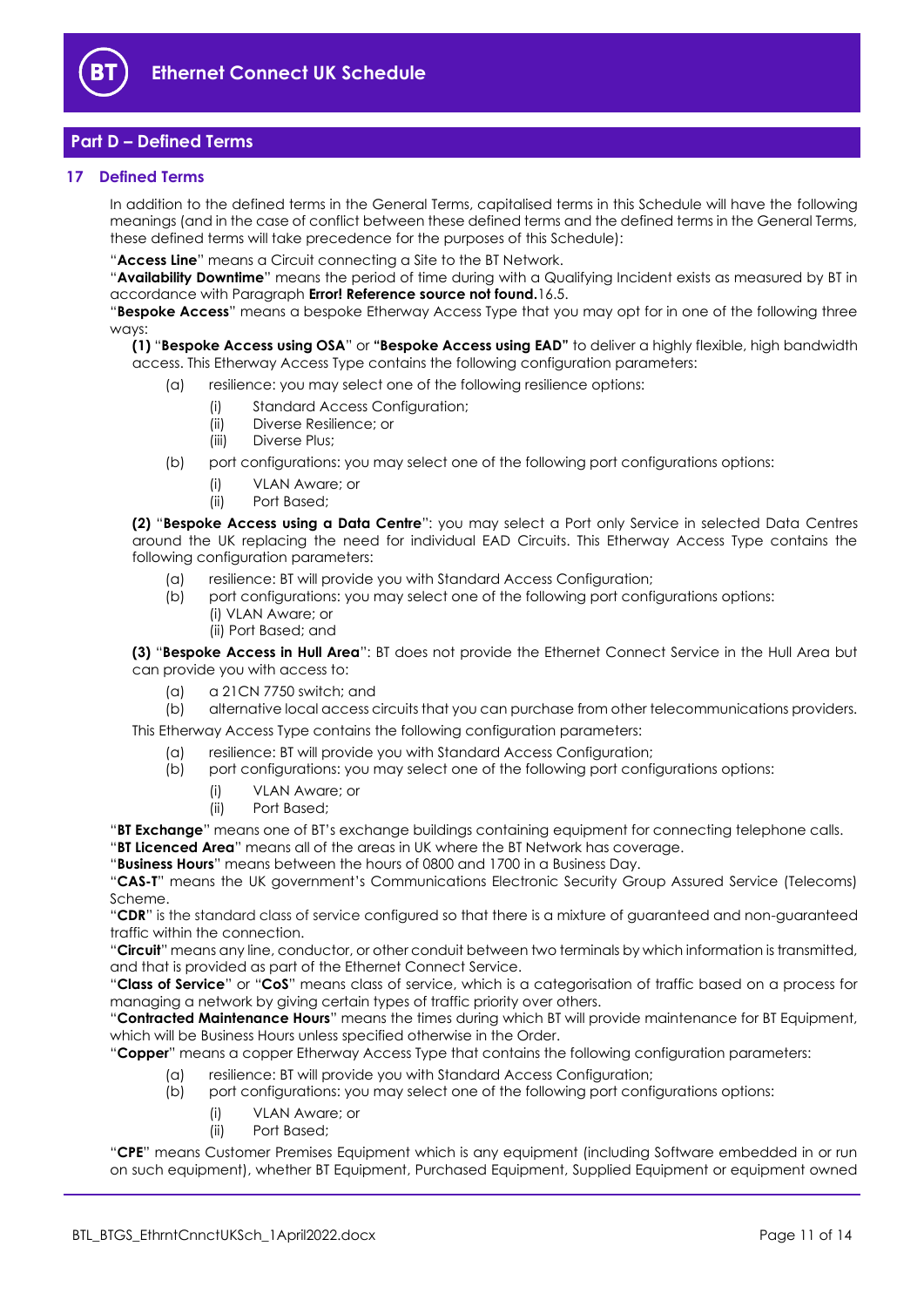

by you, which is provided, maintained or managed by BT as part of the Service and which is located at a Site, access to which can be granted by you to BT.

"**Customer Committed Date**" has the meaning given in Paragraph [7.1.5.](#page-4-5)

"**Customer Equipment**" means any equipment and any software, other than BT Equipment, used by you in connection with a Service.

"**Data Centre**" means a secure site which houses a large group of networked computer servers used for the remote storage, processing, or distribution of large amounts of data.

"**De-installation Charges**" means the Charges payable by you on de-installation of the Ethernet Connect Service that will be equal to the then current rates for Installation Charges on the date of de-installation.

"**Default CoS**" means a type of traffic class that is used to define priority traffic that goes across the Ethernet Connect Service. Frames are carried across a single BT core network queue. You can mark each Frame with two priority markings. "**Diverse Resilience**" means a resilience option that provides you with two separate circuits connected to a single PoP on separate NTE. Each circuit can be a different bandwidth and both circuits can be used simultaneously. BT will not provide you with controlled traffic switching in the event of Service failure.

"**Diverse Plus**" means a resilience option that provides you with two separate circuits connected to two separate PoPs on separate NTE. Each circuit can be a different bandwidth and both circuits can be used simultaneously. BT will not provide you with controlled traffic switching in the event of Service failure.

"**Domain Name**" means a readable name on an Internet page that is linked to a numeric IP Address.

"**Dual LC**" means a single connector which both transmits and receives connections.

"**DWDM**" means dense wavelength division multiplexing technology that puts data from different sources together on an optical fibre, with each signal carried at the same time on its own separate light wavelength.

"**EAD Circuits**" means BT's Ethernet access direct circuits.

"**Enabling Service**" has the meaning given in Paragrap[h 5.1.](#page-2-5)

"**Ethernet**" means a family of computer networking technologies for LANs.

"**Etherway**" means the dedicated access service connecting your Sites to the BT Network.

"**Etherway Access Type**" means the type of Etherway that you require to access the Ethernet Connect Service as set out in Paragraph [2.1.](#page-1-7)

"**Ethernet Connect E-LAN**" means a Service Option that provides you with connectivity between an Etherway and LAN to give you the ability to connect Sites together and to transmit data between those Sites. BT will provide you with a fully meshed, 'any to any' configuration that will connect NTE at each Site to NTE at all of your other designated Sites.

"**Ethernet Connect E-Line**" means a Service Option that provides you with end to end connectivity between NTE at the Sites to give you the ability to connect and transmit data between more than one of your Sites through a VPN. You can opt for the following transmission types:

- (a) point to point BT will connect NTE at your site A to NTE at your site B; or
- (b) point to multipoint BT will connect NTE at your site A to NTE at your site B and NTE at your site A to NTE at your site C.

"**Ethernet Connect Service**" has the meaning given in Paragrap[h 1.](#page-1-3)

"**Etherway Exchange Connect (In Building Handover)**" means an Etherway Access Type that you can select if your designated Site is within the multi user access area of the BT Exchange and you have given BT details of that Site. This Etherway Access Type contains the following configuration parameters:

- (a) resilience: BT will provide you with Standard Access Configuration;
- (b) port configurations: you may select one of the following port configurations options:
	- (i) VLAN Aware; or
	- (ii) Port Based;

"**EVC**" means an Ethernet virtual connection which is configured to provide a virtual path over the BT Network between your selected Sites.

"**Fibre**" means a fibre Etherway Access Type that contains the following configuration parameters:

- (a) resilience: you may select one of the following resilience options:
	- (i) Standard Access Configuration;
	- (ii) Protected Resilience Configuration;
	- (iii) Diverse Resilience; or
	- (iv) Diverse Plus;
- (b) port configurations: you may select one of the following port configurations options:
	- (i) VLAN Aware; or
	- (ii) Port Based;

"**Frames**" means units of Ethernet layer data.

"**FTTC**" means fibre to the cabinet.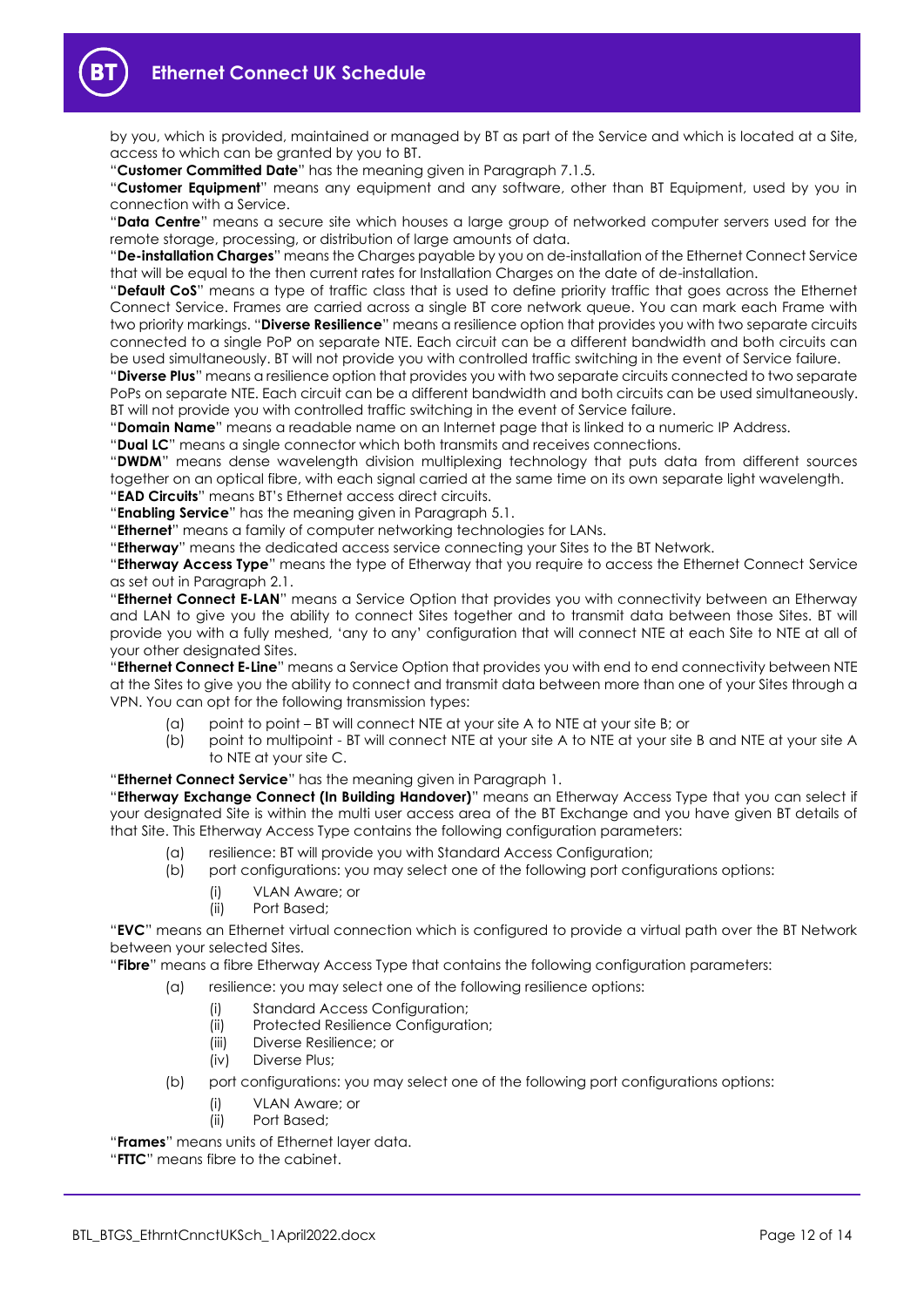

"**Hull Area**" the area defined as the 'Licensed Area' in the licence granted on 30 November 1987 by the Secretary of State under section 7 of the Telecommunications Act 1984 to Kingston upon Hull City Council and Kingston Communications (Hull) plc.

"**Incident**" means an unplanned interruption to, or a reduction in the quality of, the Ethernet Connect Service or particular element of the Ethernet Connect Service.

"**Installation Charges**" means those Charges set out in the Order in relation to installation of the Ethernet Connect Service, Customer Equipment or BT Equipment as applicable.

"**Integrated Services Digital Network**" or "**ISDN**" means a set of communication standards for simultaneous digital transmission of voice, video, data, and other network services over the traditional circuits of the PSTN.

"**Internet**" means a global system of interconnected networks that use a standard Internet Protocol to link devices worldwide.

"**Internet Protocol**" or "**IP**" means a communications protocol for devices connected to the Internet that specifies the format for addresses and units of transmitted data.

"**Internet Registration Authority**" means an internationally recognised organisation that logs the registered owners of Domain Names and manages Domain Name registries for the country or international community that it represents.

"**IP Address**" means a unique number on the Internet of a network card or controller that identifies a device and is visible by all other devices on the Internet.

"**K Com**" means KCOM Group PLC, a company registered in England under company number 2150618, with registered address 37 Carr Lane, Hull HU1 3RE and who is a communication provider in the Hull Area.

"**Local Area Network**" or "**LAN**" means the infrastructure that enables the ability to transfer IP services within Sites (including data, voice and video conferencing services).

"**Local Contracted Business Hours**" means the times during which maintenance of any Access Line is provided, which will be Business Hours unless specified otherwise in the Order.

**"Managed Service"** means a managed voice or/and data telecommunications service. Management services are provided as an overlay to the following services to provide a fully managed solution:

- (a) Wide Area Network (WAN);
- (b) Local Area Network (LAN);
- (c) Unified Communications (UC).

"**Managed Service Schedule to the General Terms**" means a Service Schedule for Managed Services that can be found at [https://www.globalservices.bt.com/en/terms-and-conditions.](https://www.globalservices.bt.com/en/terms-and-conditions)

"**Managed Service from BT**" means a managed voice or/and data telecommunications service. Management services are provided as an overlay to the following services to provide a fully managed solution:

- (a) Wide Area Network (WAN);
- (b) Local Area Network (LAN);
- (c) IP Telephony (IPT);
- Security;
- (e) Applications such as Microsoft Services and AAI.

"**Managed Service from BT Schedule to the General Terms**" means a Service Schedule for Managed Service from BT that can be found at [https://www.globalservices.bt.com/en/terms-and-conditions/managed-service](https://www.globalservices.bt.com/en/terms-and-conditions/managed-service-from-bt-terms-and-conditions)[from-bt-terms-and-conditions](https://www.globalservices.bt.com/en/terms-and-conditions/managed-service-from-bt-terms-and-conditions)

"**Minimum Period of Service**" means, in relation to the Ethernet Connect Service, the period of 12 consecutive months beginning on the Service Start Date, unless otherwise set out in an Order. The Minimum Period of Service for each of the Service Options is a period of one month, calculated from the Service Start Date.

"**Monthly Charges**" means the monthly Recurring Charges for the Ethernet Connect Service and the sum of the Usage Charges for the three full previous months divided by three.

"**Multi CoS**" means a type of traffic class that is able to prioritise data across the Ethernet Connect Service. Frames are carried across three BT Network queues according to their priority markings.

"**Network Terminating Equipment**" or "**NTE**" means the BT Equipment used to provide the Ethernet Connect Service, either at the point of connection between the BT Network and the Access Line, or provided at the Sites for connection to the Network Terminating Unit.

"**Network Terminating Unit**" or "**NTU**" means the socket where your wiring, equipment or existing qualifying data service is connected to the Access Line.

"**OSA**" means optical spectrum access on a DWDM bearer between a Site and the 21C Ethernet PoP.

"**On Time Delivery Service Level**" has the meaning given in Paragrap[h 16.1.](#page-9-3)

"**Peak Data Rate**" or "**PDR**" means the ability for you to utilise the full bandwidth on your chosen Etherway Access Type.

"**Planned Maintenance**" means any Maintenance BT has planned to do in advance.

"**Point of Presence**" or "**PoP**" means an artificial demarcation point or interface point between communicating entities where the entities build a connection with each other.